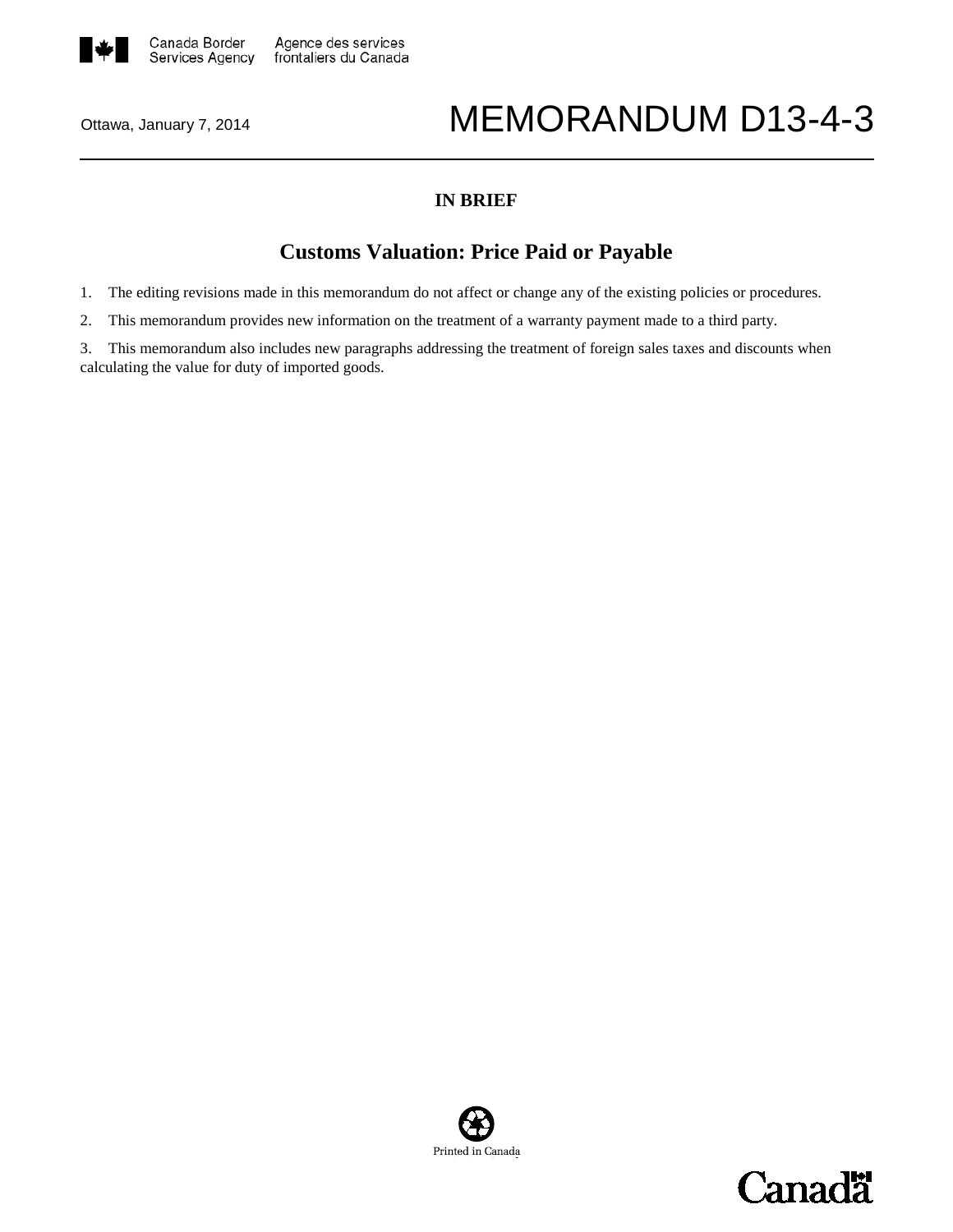

# Ottawa, January 7, 2014 **MEMORANDUM D13-4-3**

### **Customs Valuation: Price Paid or Payable**

This memorandum outlines and explains the types of payments which are to be included as part of the price paid or payable for the purpose of determining a transaction value under the *[Customs Act](http://laws-lois.justice.gc.ca/eng/acts/C-52.6/FullText.html)*.

#### **Legislation**

Sections 45 and 48 of the *[Customs Act](http://laws-lois.justice.gc.ca/eng/acts/C-52.6/FullText.html)*.

#### **Guidelines and General Information**

1. Subsection 48(1) of the *[Customs Act](http://laws-lois.justice.gc.ca/eng/acts/C-52.6/FullText.html)* (the Act) stipulates the requirements which must be met in order to value imported goods in accordance with the provisions of the transaction value method.

2. Subsection  $48(1)$  of [the Act](http://laws-lois.justice.gc.ca/eng/acts/C-52.6/FullText.html) reads in part: "... the value for duty of goods is the transaction value of the goods if the goods are sold for export to Canada to a purchaser in Canada and the price paid or payable for the goods can be determined...".

3. This memorandum lists the types of payments that, although they are not included in the invoiced price for the goods, nevertheless form part of the price paid or payable. The following items are not exhaustive, and importers are responsible for declaring, as part of the price paid or payable, any payment which meets the definition of price paid or payable.

#### **Price Paid or Payable**

4. Subsection  $45(1)$  of [the Act](http://laws-lois.justice.gc.ca/eng/acts/C-52.6/FullText.html) defines "price paid or payable" as the aggregate of all payments made or to be made, directly or indirectly, in respect of the goods by the purchaser to or for the benefit of the vendor.

5. Price paid or payable is defined in this way to ensure that all payments which a purchaser makes to or for the benefit of a vendor are included in the transaction value even when they are not included in the price shown on the commercial invoice or contract covering the imported goods.

6. The following are examples of settlements, whether made directly or indirectly, which are considered to be to or for the benefit of the vendor of the goods, and which must be included as part of the price paid or payable in determining the transaction value under section 48 of [the](http://laws-lois.justice.gc.ca/eng/acts/C-52.6/FullText.html)  [Act.](http://laws-lois.justice.gc.ca/eng/acts/C-52.6/FullText.html)

#### **Storage Expenses**

7. Storage expenses paid by the purchaser either directly or indirectly to or for the benefit of the vendor for goods stored abroad at the time of the sale for export to Canada are part of the price paid or payable. Two examples of this are:

*(a)* if a vendor invoices storage costs separately from the price of the goods, then these costs are added to the price paid or payable; and

*(b)* if a vendor agrees to sell goods to a purchaser for a specified price, provided that the purchaser also pays to an independent warehouse operator the cost of storage for the goods which accrued before the sale. Since this storage payment is for the benefit of the vendor, it is included in the price paid or payable for the goods.

#### **Credits in Respect of Earlier Transactions**

8. After the price paid or payable for the imported goods has been identified, a vendor may agree to provide a purchaser with a credit or other compensation in certain circumstances (for example, for a manufacturing fault in goods previously supplied). A calculation of value for duty cannot include the amount of a credit that is in respect of any earlier transaction.

#### **Warranty Payments**

9. Where the selling price of imported goods includes a payment for a warranty, or a purchaser pays a warranty payment separately to the vendor in respect of the imported goods, or the vendor requires the purchaser to obtain a warranty from a third party for the imported goods, such a charge is considered to be part of the price paid or payable for the goods and is included in the transaction value.

#### **Settlement of a Debt**

10. Where a purchaser settles a debt on behalf and for the benefit of the vendor, that debt is included as part of the price paid or payable for the imported goods.

11. For example, a vendor agrees to sell goods to a purchaser for a certain price provided that the purchaser also pays to a third party an outstanding debt of the vendor. The price paid or payable for the goods includes the amount paid to settle the debt, and that amount should, therefore, be included as part of the price paid or payable in determining a transaction value.

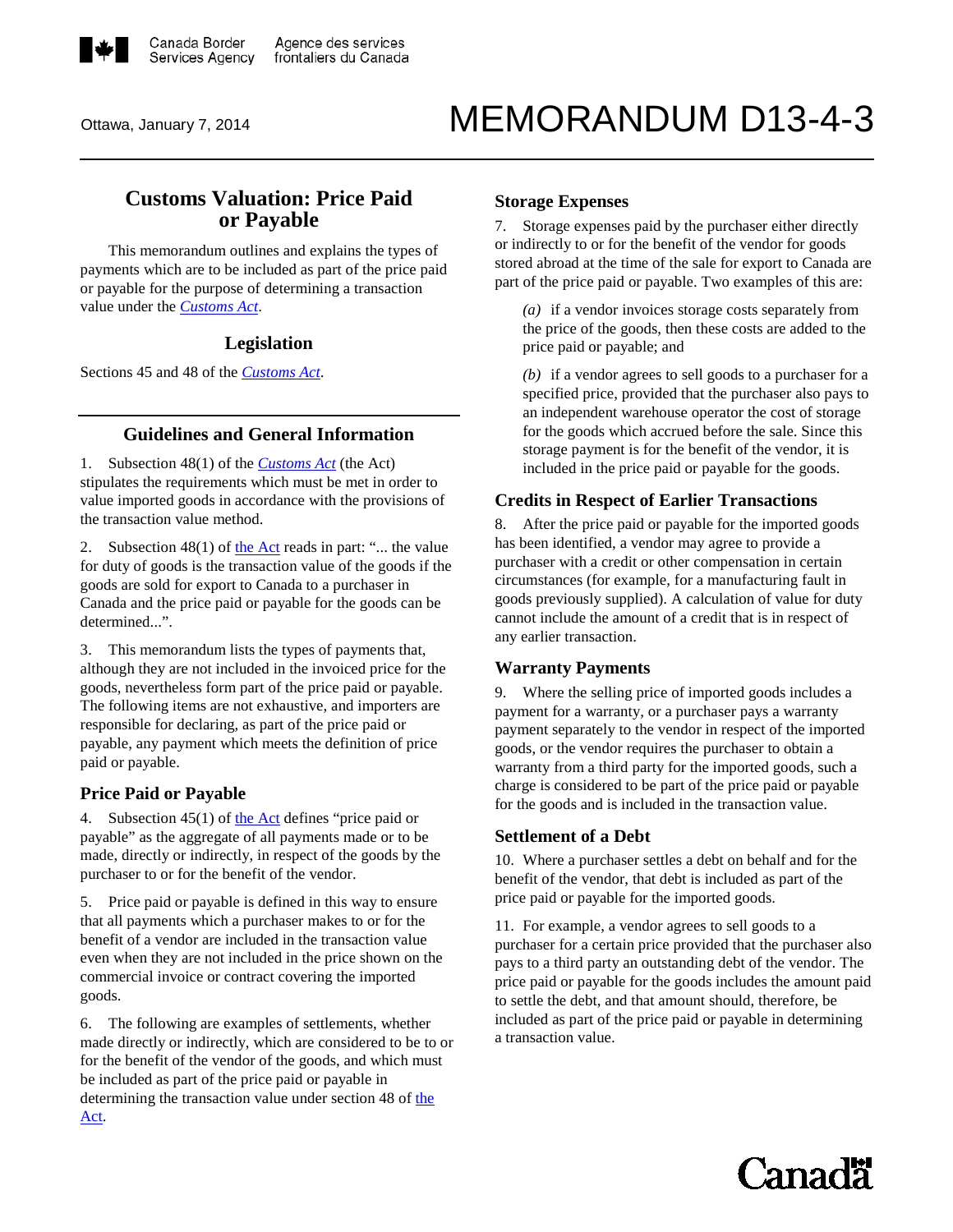#### **Price Escalation Clauses**

12. A price escalation clause is a clause inserted in a contract of sale which permits, under specified conditions, upward adjustments in price. If the price paid or payable increases, due to the existence of a price escalation clause, after the goods are sold for export, the increase is to be reflected in the price paid or payable for the goods.

13. For example, an importer contracts to

purchase 1000 units of product X at a price of \$100 per unit. Before the purchase order is filled, however, the costs of production increase. As is permitted under the agreement with the purchaser, the vendor adjusts the price upwards to \$105 per unit. The importer should declare \$105 as the total price payable for each unit of the goods.

14. If, in the example above, the importer was for some reason unaware at the time of importation that the vendor had applied the escalation clause, the importer should submit an amending entry to the Canada Border Services Agency (CBSA), as soon as the facts are known, to reflect the change in the value for duty.

#### **Export Duties and Taxes**

15. The amount of any duties and taxes, that are paid or payable to the government of the country of export in respect of the imported goods by reason of the goods having been exported, is to be treated as part of the price paid or payable for those goods in determining the value for duty under section 48 of [the Act.](http://laws-lois.justice.gc.ca/eng/acts/C-52.6/FullText.html)

16. The following is an example to illustrate the treatment of export duties and taxes under section 48 of [the Act:](http://laws-lois.justice.gc.ca/eng/acts/C-52.6/FullText.html)

A Canadian firm purchases and imports product X from a foreign firm located in country A. The transaction meets the requirements of the transaction value method and can therefore be valued under section 48 of [the Act.](http://laws-lois.justice.gc.ca/eng/acts/C-52.6/FullText.html) Each unit of product X imported has a selling price of \$50. The government of country A, levies a 10% export tax on the selling price of these goods upon their export. This is paid by the purchaser. The amount of the export tax is treated as part of the price paid or payable for the goods, yielding a total price paid or payable of  $$50 + ($50 \times 10\%) = $55$ .

#### **Foreign Sales Tax**

17. When goods have been purchased in a sale transaction and imported to Canada, any foreign tax amounts collected by the vendor on the sale should be included in the importer's calculation of value for duty. These amounts would include local or state sales taxes, or value added tax or any other foreign tax calculated on the sale and not refunded, or to be refunded, to the purchaser prior to the importation of the goods to Canada.

#### **Discounts**

18. If a discount is granted prior to, or at time of importation, the amount of that discount should be considered when calculating the price paid or payable for the imported goods. However, in accordance with paragraph  $48(5)(c)$  o[f the Act,](http://laws-lois.justice.gc.ca/eng/acts/C-52.6/FullText.html) any rebate or decrease in the price paid or payable occurring after importation must be disregarded. For more information on discounts, refer to [Memorandum D13-4-10,](http://www.cbsa-asfc.gc.ca/publications/dm-md/d13/d13-4-10-eng.html) *Discounts*.

#### **Goods and Services Tax**

19. The goods and services tax (GST), to the extent that it has been charged by the vendor, is not to be included in the price paid or payable for the purposes of determining the value for duty of imported goods.

#### **Additional Information**

20. For more information, within Canada call the Border Information Service at **1-800-461-9999**. From outside Canada call 204-983-3500 or 506-636-5064. Long distance charges will apply. Agents are available Monday to Friday (08:00 – 16:00 local time/except holidays). TTY is also available within Canada: **1-866-335-3237**.